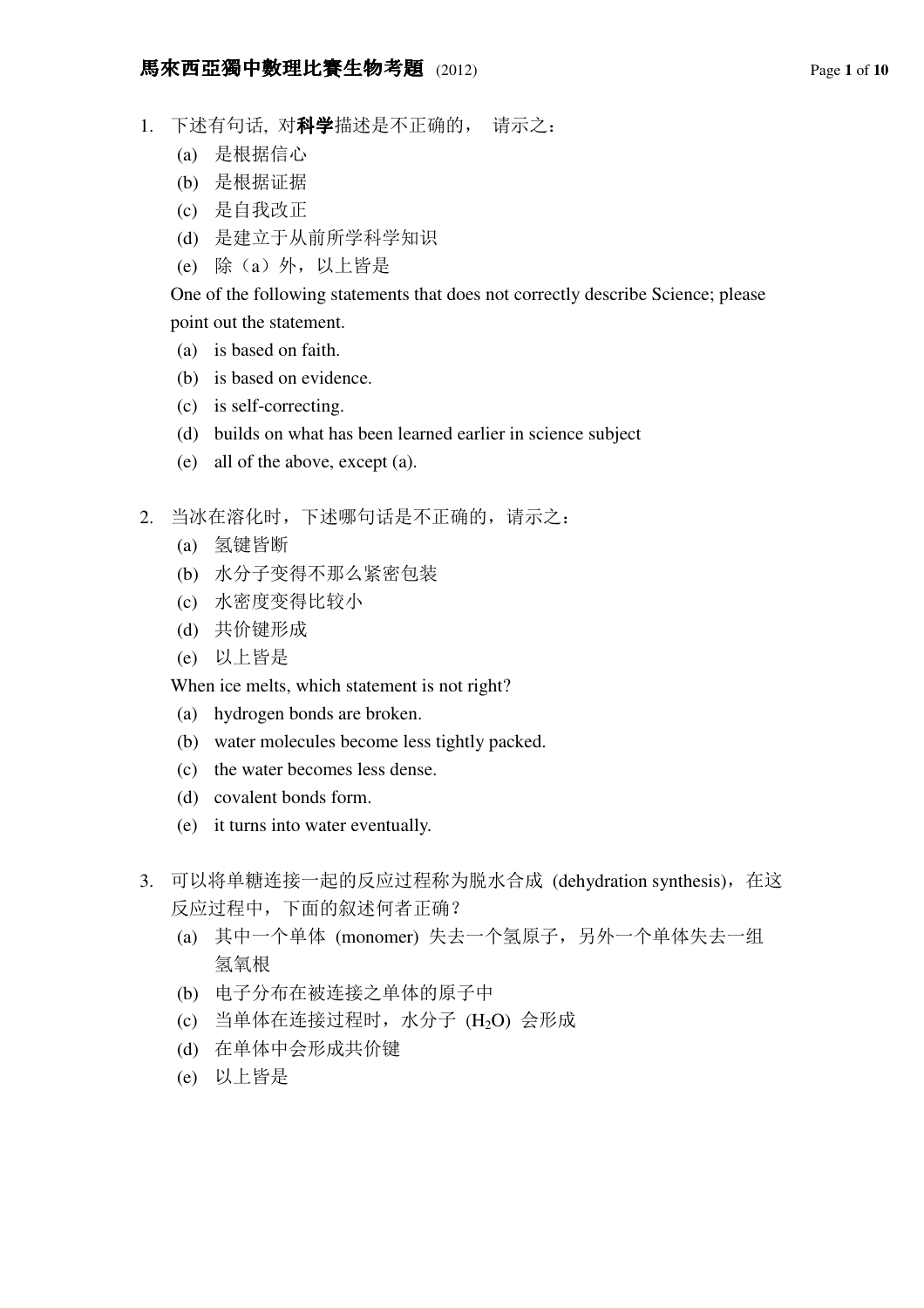Monosaccharides can be joined together by a process called dehydration synthesis.

Which of the following statements is true of this process?

- (a) One monomer loses a hydrogen atom and the other loses a hydroxyl group.
- (b) Electrons are shared between atoms of the joined monomers.
- (c)  $H_2O$  is formed as the monomers are joined.
- (d) Covalent bonds are formed between the monomers.
- (e) All of the above are true.
- 4. 多肽 (polypeptide) 之四级构造是代表
	- (a) 它自己的大小
	- (b) 折迭片 (pleated sheet)
	- (c) 由何种的氨基酸所制造
	- (d) 它自己的三度空间构造
	- (e) 所含有 R 根基 (R-group) 的数目

The tertiary structure of a polypeptide refers to one of the following statements, please point out the statement.

- (a) its size.
- (b) the presence of pleated sheets.
- (c) which type of amino acid is made of.
- (d) its three-dimensional structure.
- (e) the number of R groups contains.
- 5. 一个细胞如被某一物质毒害时,会降低细胞高尔氏体之活性,这个细胞会立 刻遇到下列何种的困难:
	- (a) 分泌抗体 (secreting antibodies)
	- (b) 吸收养分 (absorbing nutrients0
	- (c) 消化脂质 (digesting fats)
	- (d) 个体移动 (moving)
	- (e) 光合作用 (photosynthesizing)

When a living cell is poisoned by a substance, the cell will inactivate the Golgi apparatus which immediately causes the following difficulty. Please indicate it:

- (a) secreting antibodies.
- (b) absorbing nutrients.
- (c) digesting fats.
- (d) moving.
- (e) photosynthesizing.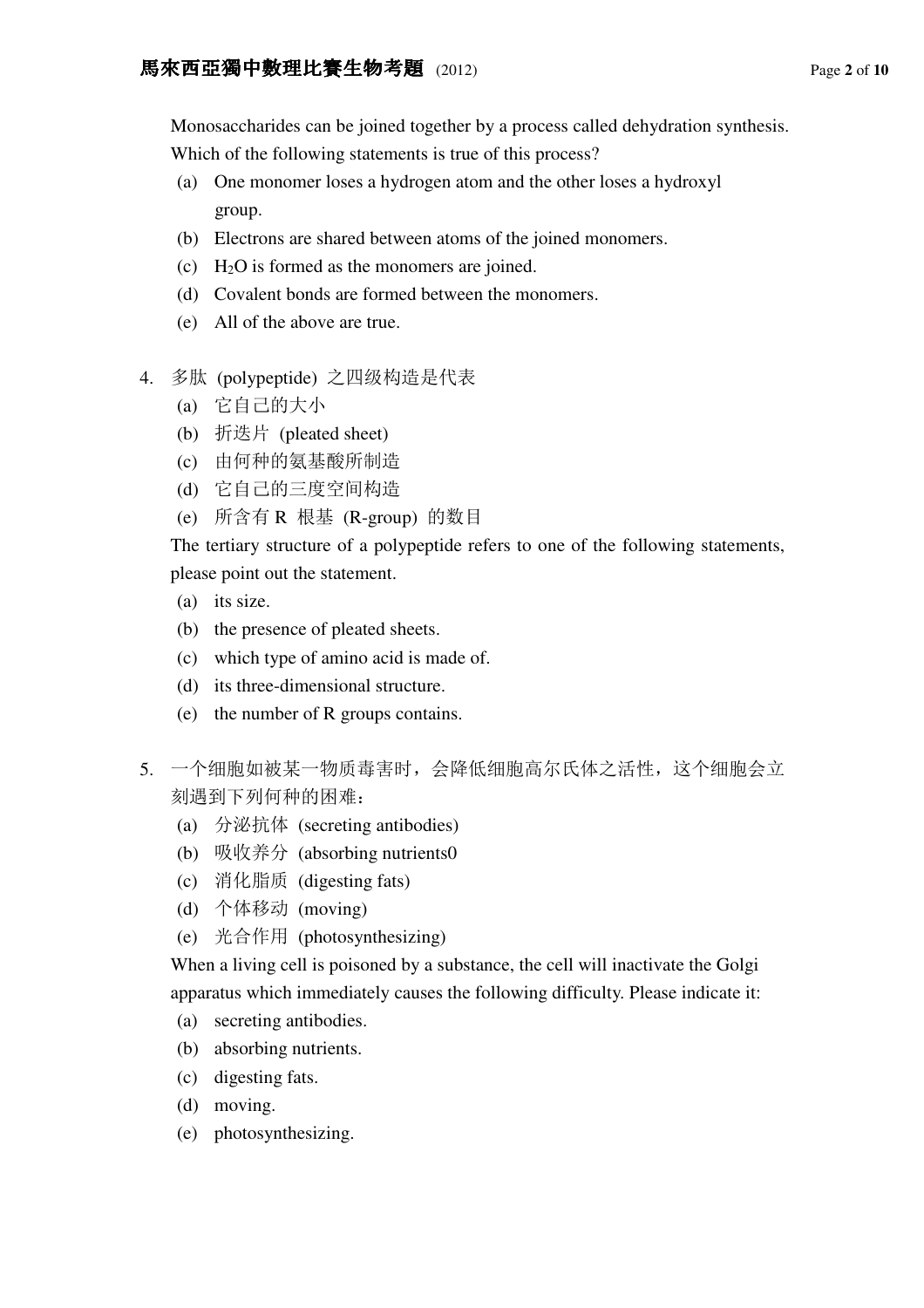### **馬來西亞獨中數理比賽生物考題** (2012) Page 3 of 10

- 6. 下列何种反应是吸热 (endergonic) 反应?
	- (a) 燃烧木头
	- (b) 从葡萄糖分解时所释放的热量
	- (c) 经由二氧化碳及水分子合成葡萄糖的过程
	- (d) 分解葡萄糖而形成 ATP 时
	- (e) 细胞呼吸时

Which of the following processes is endergonic?

- (a) the burning of wood.
- (b) the release of heat from breakdown of glucose.
- (c) the synthesis of glucose from carbon dioxide and water.
- (d) the breakdown of glucose to power ATP formation.
- (e) cellular respiration.
- 7. 如果你现在是在大西洋海上漂流,因为口渴而喝了身边的海水,结果
	- (a) 你会解渴
	- (b) 因为过量的盐份进入体内而使你的细胞溶解
	- (c) 你的细胞变成肿胀
	- (d) 你自己本身脱水
	- (e) 你的细胞不会皱缩 (plasmolysis)

If you are adrift in the Atlantic Ocean and drink the surrounding seawater due to

thirsty, What would be the consequence?

- (a) you slake your thirst.
- (b) your cells lyse, due to the excessive intake of salt.
- (c) your cells become turgid.
- (d) you dehydrate yourself.
- (e) your cells undergo plasmolysis.
- 8. 一种药物在实验室中测试时,发现在细胞内粒腺体的双层膜上产生破口,科 学家猜测此药物对人体细胞将会有害,因为它会抑制细胞的
	- (a) 克雷伯氏循环 (the Kreb's cycle)
	- (b) 电子转移系统 (electron transfer system)
	- (c) 糖解反应 (glycolysis)
	- (d) 酒精的形成
	- (e) (a) 与(b)皆对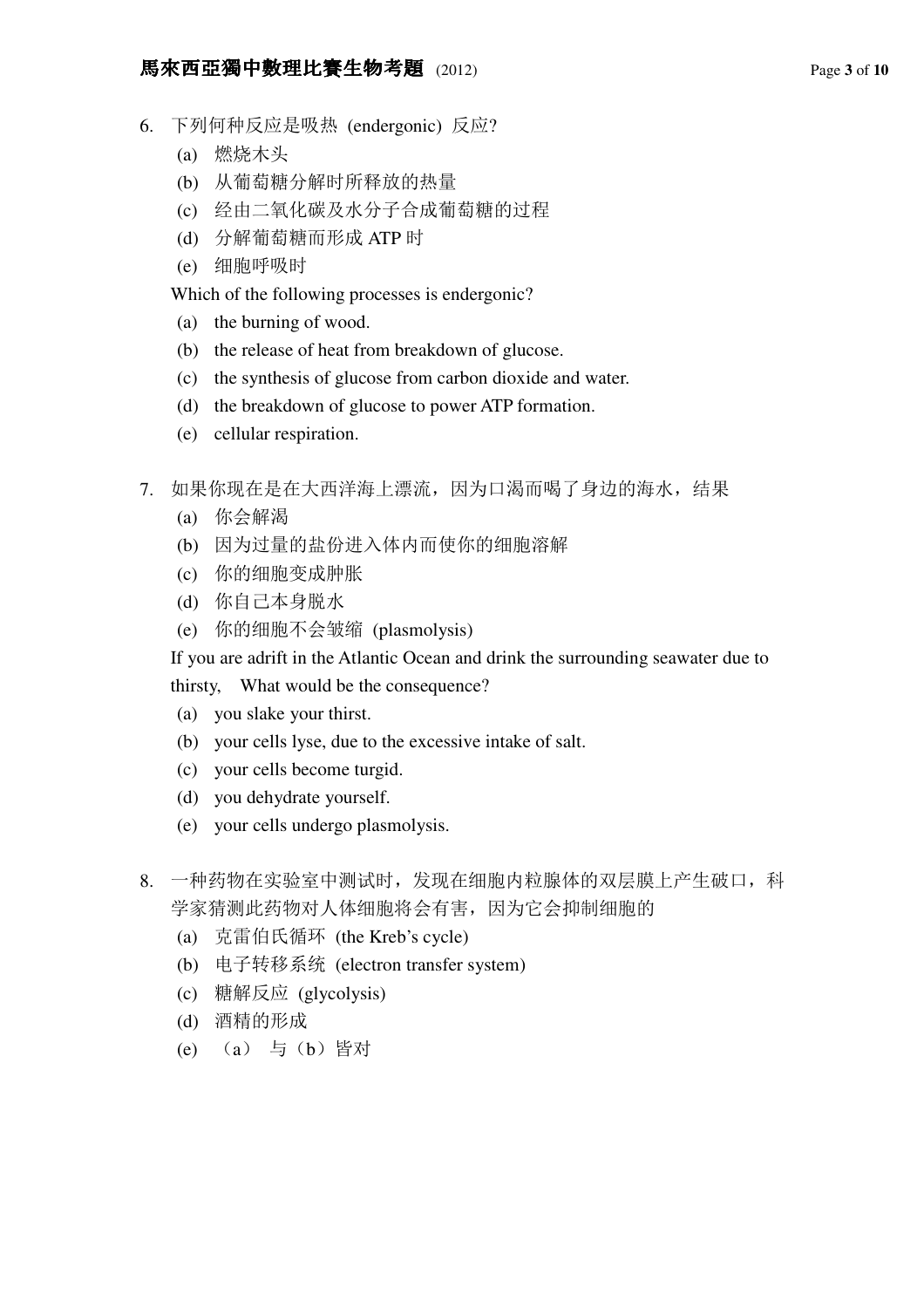A drug is tested in the laboratory and found that it is able to create holes in mitochondrial membranes. Scientists suspect that the drug will be harmful to human cells because it will inhibit

- (a) the Kreb's cycle.
- (b) chemiosmosis.
- (c) glycolysis
- (d) the formation of alcohol.
- $(e)$  Both  $(a)$  and  $(b)$ .
- 9. 为何大部份的植物叶子都是绿色?
	- (a) 因叶绿素反射绿光
	- (b) 因叶绿素吸收绿光
	- (c) 因叶绿素基本上使用绿光作为光合作用的能量来源
	- (d) 绿色是最好的光线作为植物的生长
	- (e) 因类胡萝卜素 (carotenoids) 反射绿光

Leaves of plants are normally green in color, because :

- (a) chlorophyll reflects green light
- (b) chlorophyll absorbs green light.
- (c) chlorophyll primarily uses green light as the source of energy for photosynthesis.
- (d) green is the best color light for plant growth.
- (e) carotenoids reflect green light.
- 10. "雄性蜜蜂是没有父亲的" 这句叙述是代表甚么意思?
	- (a) 雄性蜜蜂在抚养年幼蜜蜂之事上不扮演任何角色
	- (b) 雄性蜜蜂由卵直接发育而成
	- (c) 雄性蜜蜂由受精卵直接发育而成
	- (d) 雄性蜜蜂由非受精卵直接发育而成
	- (e) 蜂后的伴侣在雄卵孵化前就死亡
	- What is meant by the statement that "male bees are fatherless"?
	- (a) male bees do not play a role in rearing of young bees.
	- (b) male bees develop from eggs.
	- (c) male bees develop from fertilized eggs.
	- (d) male bees develop from unfertilized eggs.
	- (e) the queen bee's mate dies before the male eggs hatch.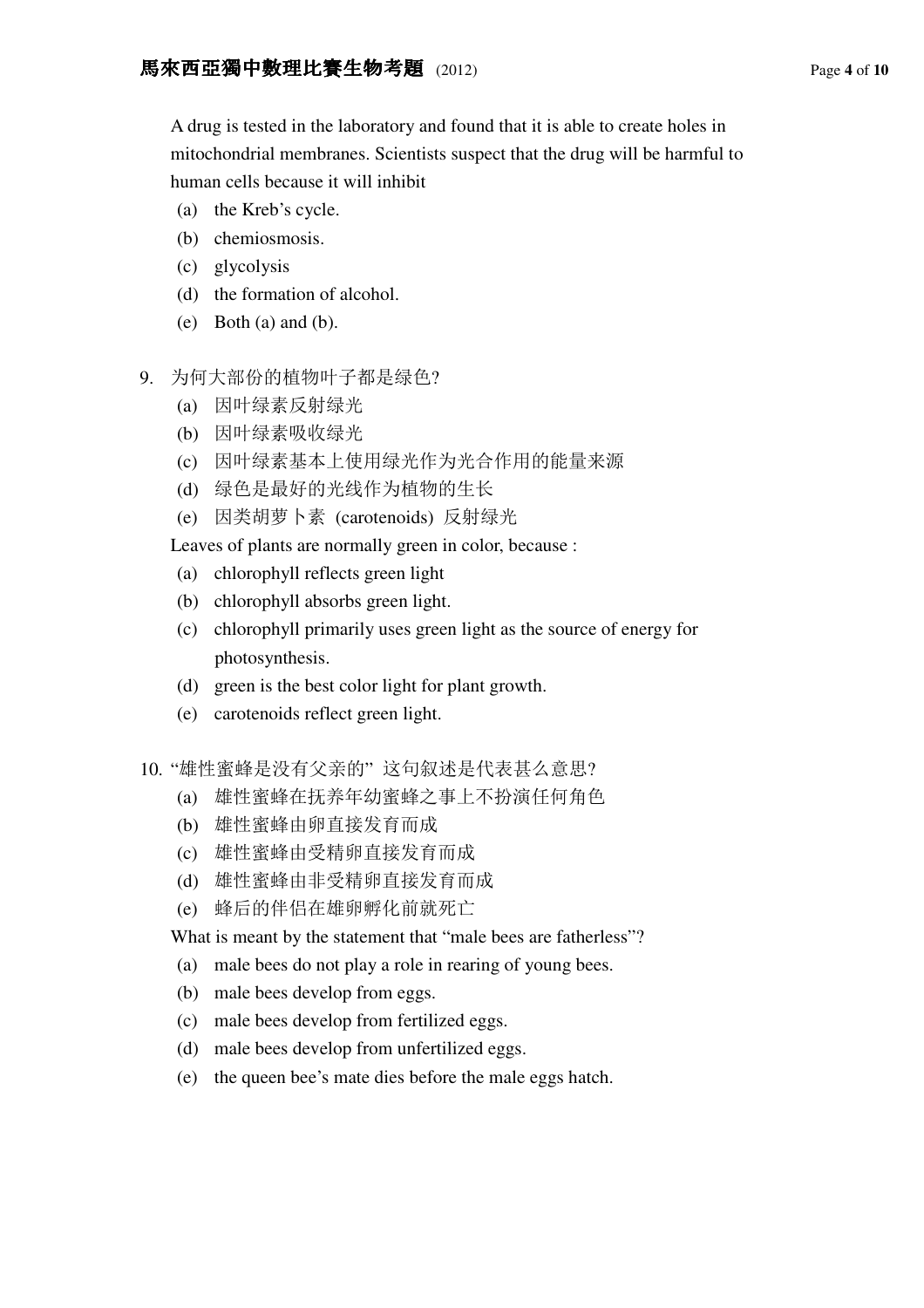# **馬來西亞獨中數理比賽生物考題** (2012) Page 5 of 10

- 11. 在大部份可感染植物的病毒中所发现的遗传物质为何?
	- (a) 甚么都没有
	- (b) RNA
	- (c) DNA and RNA 两者皆有
	- (d) 单股 (single-stranded) DNA
	- (e) 双股 (double-stranded) DNA

Please point out the genetic material in viruses that infect plants?

- (a) none
- (b) RNA
- (c) both DNA and RNA
- (d) single-stranded DNA
- (e) double-stranded DNA
- 12. 下列何种生物体 (organism) 可用作大量生产基因产品之用?
	- (a) 细菌 (bacteria)
	- (b) 酵母菌 (yeasts)
	- (c) 哺乳动物细胞 (mammalian cells)
	- (d) 以上皆是
	- (e) 以上皆非

Which of the following organisms are used for mass-production of gene products?

- (a) bacteria
- (b) yeasts
- (c) mammalian cells
- (d) all of the above
- (e) none of the above
- 13. 下列何种方法能够使用在产前筛检特定遗传失调 (genetic disorders) 之用?
	- (a) 羊膜穿刺术 (amniocentesis)
	- (b) 血型测定法 (blood typing)
	- (c) 绒毛膜采样术 (chorionic villi sampling)
	- (d) 胎儿心跳监控法 (fetal heart rate monitoring)
	- (e) (a)与(c) 皆对

Which of the following methods can be used to screen for certain genetic disorders before birth?

- (a) amniocentesis
- (b) blood typing
- (c) chorionic villi sampling
- (d) fetal heart rate monitoring
- (e) both  $(a)$  and  $(c)$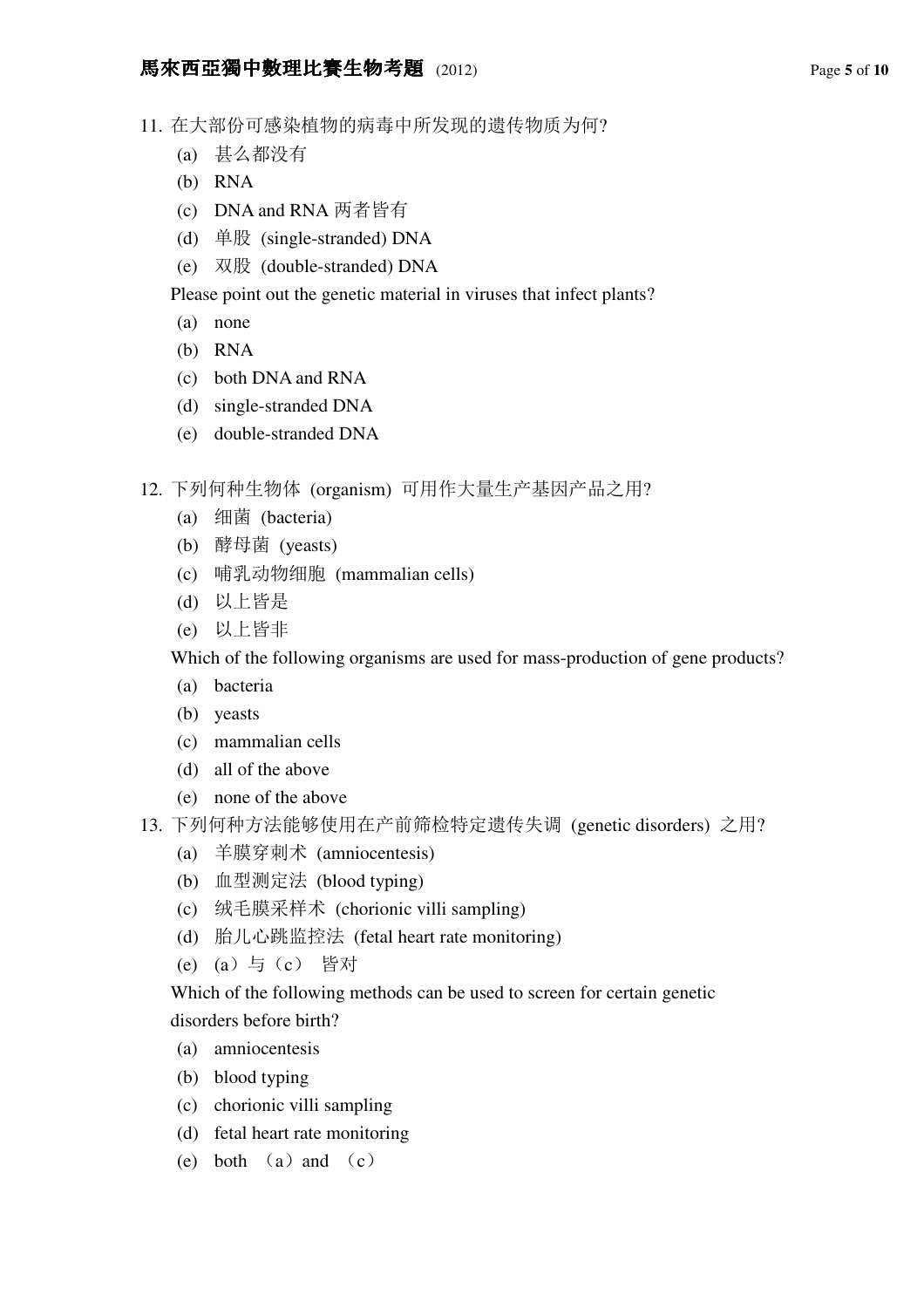- 14. 一个族羣 (population) 是指
	- (a) 在特定环境中所需求的最小个体数 (individuals),以维持一个可变的基 因库 (gene pool)
	- (b) 能够演化的最小单位
	- (c) 在同一的时间中,住在相同地点的同种(species) 个体组
	- (d) 多个羣聚 (community) 的组合
	- (e) (b)与(c)皆对
	- A population is defined as
	- (a) the minimum number of individuals required to maintain a varied gene pool in a given environment.
	- (b) the smallest unit that can evolve.
	- (c) a group of individuals of the same species living in the same place at the same time.
	- (d) a collection of communities.
	- (e) both  $(b)$  and  $(c)$
- 15. 下列何者为脊椎动物的特征?
	- (a) 有头骨
	- (b) 由骨头组成的骨骼
	- (c) 主干含有脊椎
	- (d) 以上皆是
	- (e) (a)与 (c) 皆对

Which of the following is the characteristic of vertebrates?

- (a) a skull.
- (b) a skeleton made of bone.
- (c) a backbone consisting of vertebrae.
- (d) all of the above.
- (e) both (a) and (c).

# 16. 在所有类型的上皮组织中的一种重要功能是

- (a) 感觉 (sensation)
- (b) 支撑 (support)
- (c) 收缩 (contraction)
- (d) 覆盖表面 (covering surfaces)
- (e) 吸收 (absorption)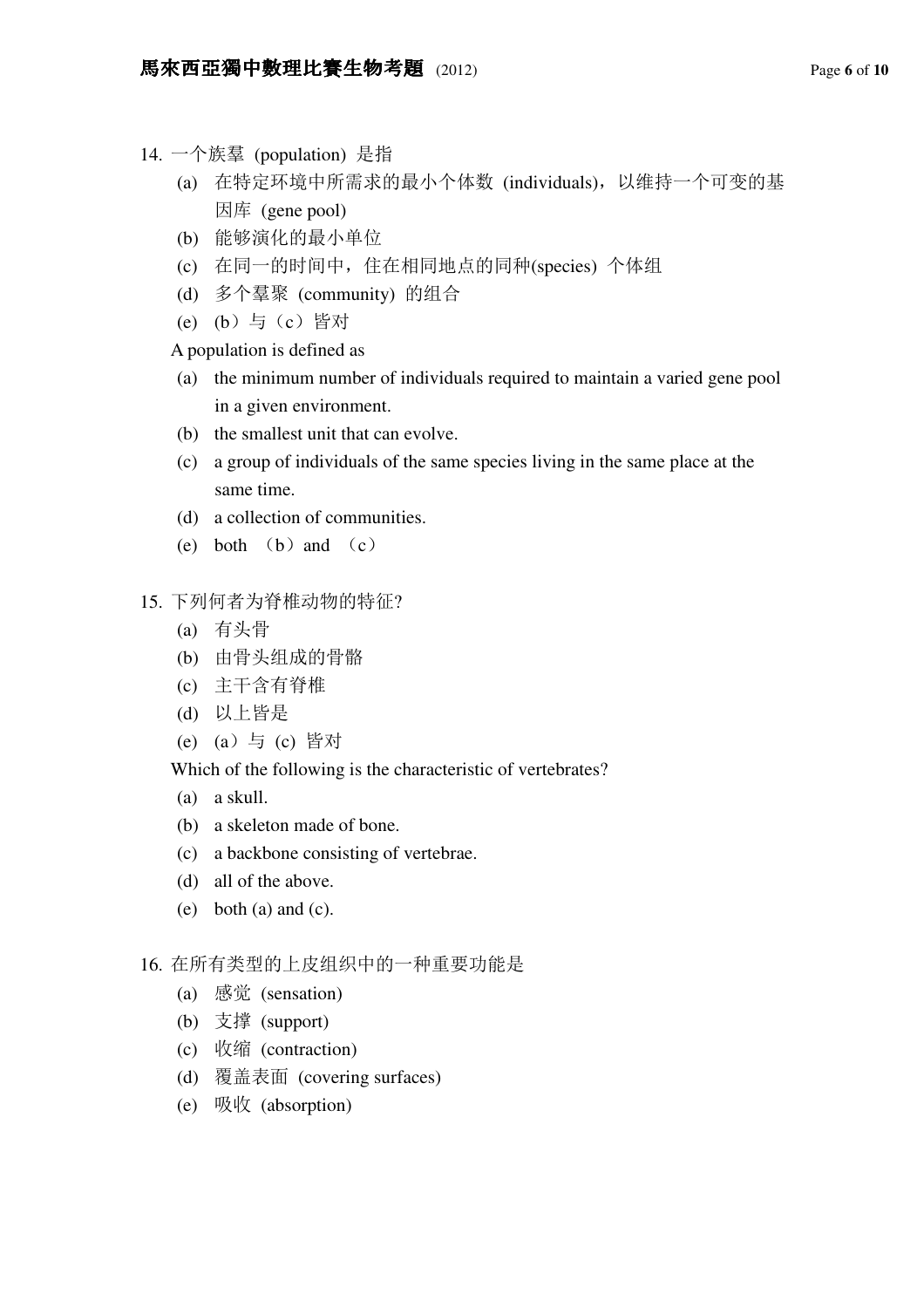#### **馬來西亞獨中數理比賽生物考題** (2012) Page 7 of 10

A main function of all types of epithelial tissue is

- (a) sensation
- (b) support
- (c) contraction
- (d) covering surfaces
- (e) absorption

### 17. 下列何种物质不会引起胃炎 (gastritis)?

- (a) 烟草 (tobacco)
- (b) 食盐 (salt)
- (c) 氨基酸 (amino acids)
- (d) 咖啡因 (caffeine)
- (e) 酒精 (alcohol)

Which of the following substances does not promote gastritis?

- (a) tobacco
- (b) salt
- (c) amino acids
- (d) caffeine
- (e) alcohol
- 18. 为甚么动物需要不断供应氧气的主要基本原因是因为
	- (a) 需要制造二氧化碳
	- (b) 没有氧气动物就不能合成蛋白质
	- (c) 没有氧气动物就不能处理二氧化碳
	- (d) 没有氧气,动物就不能从它们的食物中得到足够的能量
	- (e) 需要进行糖解反应

The most basic reason that animals need a continuous supply of oxygen is because

- (a) it is needed to make carbon dioxide.
- (b) without it, animals cannot synthesize protein.
- (c) without it, animals cannot dispose of carbon dioxide.
- (d) without it, animals cannot obtain enough energy from their food.
- (e) it is needed to carry out glycolysis.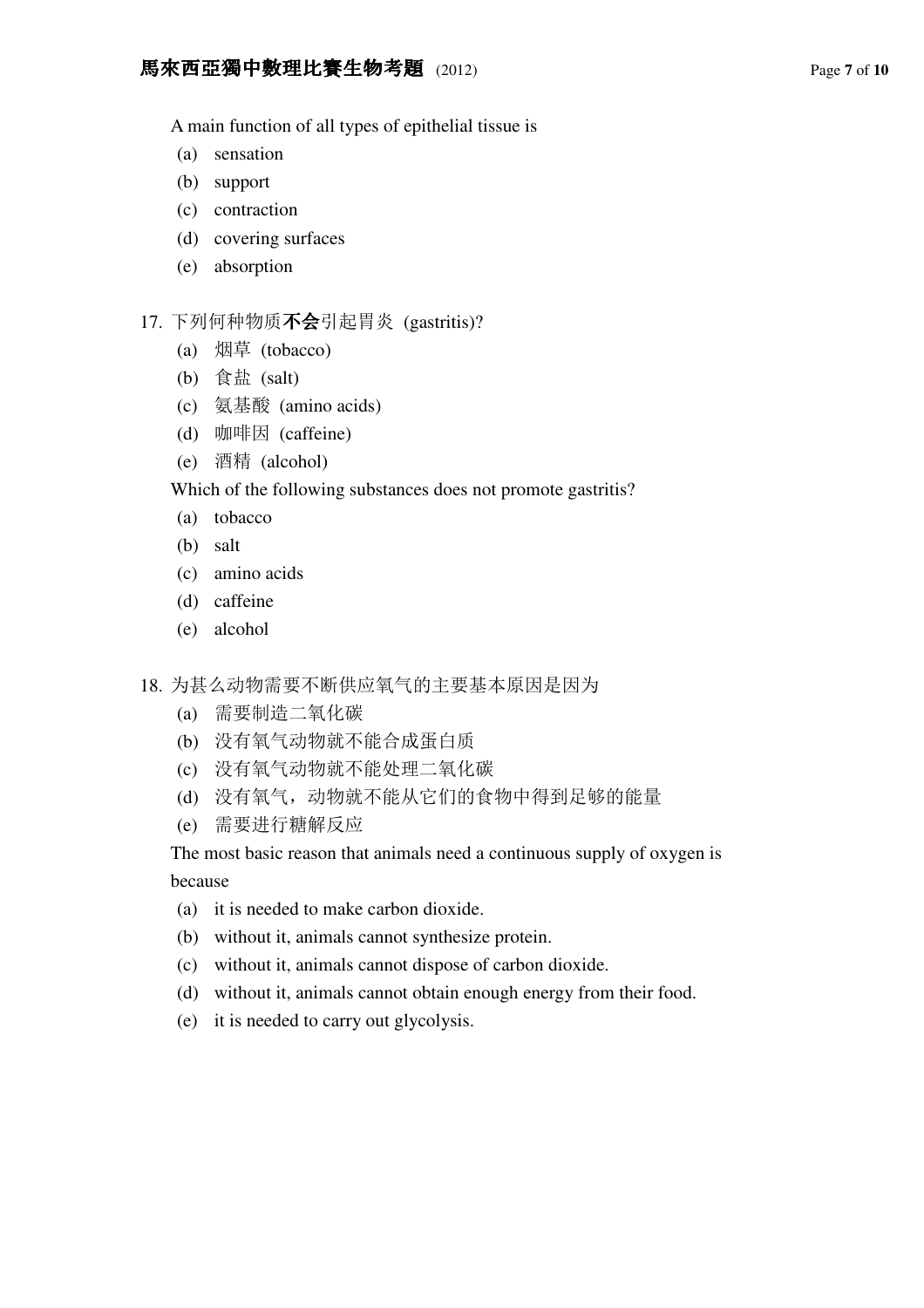#### **馬來西亞獨中數理比賽生物考題** (2012) Page 8 of 10

- 19. 心脏输出量 (cardiac output) 之定义为
	- (a) 每分钟从心脏排出之血液容量
	- (b) 每分钟从左心房 (left atrium) 排出之血液容量
	- (c) 每分钟从右心房 (right atrium) 排出之血液容量
	- (d) 每分钟从左心室 (left ventricle) 排出之血液容量
	- (e) 每分钟从右心室 (right ventricle) 排出之血液容量

The cardiac output is defined as

- (a) the volume of blood pumped by the heart each minute.
- (b) the volume of blood pumped by the left atrium each minute.
- (c) the volume of blood pumped by the right atrium each minute.
- (d) the volume of blood pumped by the left ventricle each minute
- (e) the volume of blood pumped by the right ventricle each minute.
- 20. 下列何者叙述有关出汗 (sweating) 是错误的?
	- (a) 水分丧失通常是排汗时所连带的主要问题
	- (b) 我们在排汗时所丧失的主要离子是钠和氯离子
	- (c) 汗水比其它身体的体液更加稀释
	- (d) 在丧失水分之前,排汗所引起的离子丧失,己经是一个问题了
	- (e) 人类甚至在一个非常冷的日子中能排汗

Which of the following statements about sweating is false?

- (a) Water loss is usually the main problem associated with sweating.
- (b) The main ions lost in sweat are sodium and chloride.
- (c) Sweat is much more dilute than other body fluids.
- (d) Ion losses associated with sweating become a problem before water losses.
- (e) People can sweat even on a very cold day.
- 21. 在怀孕时期,下列什么时段,对胎儿的发育,进行最多而且最激烈的改变?
	- (a) 第一周
	- (b) 第一个三个月 (first trimester.)
	- (c) 第二个三个月 (second trimester)
	- (d) 第三个三个月 (third trimester)
	- (e) 第九个月

During which of the following periods of gestation does a developing human undergo the most numerous and most radical changes?

- (a) first week.
- (b) first trimester.
- (c) second trimester
- (d) third trimester
- (e) ninth month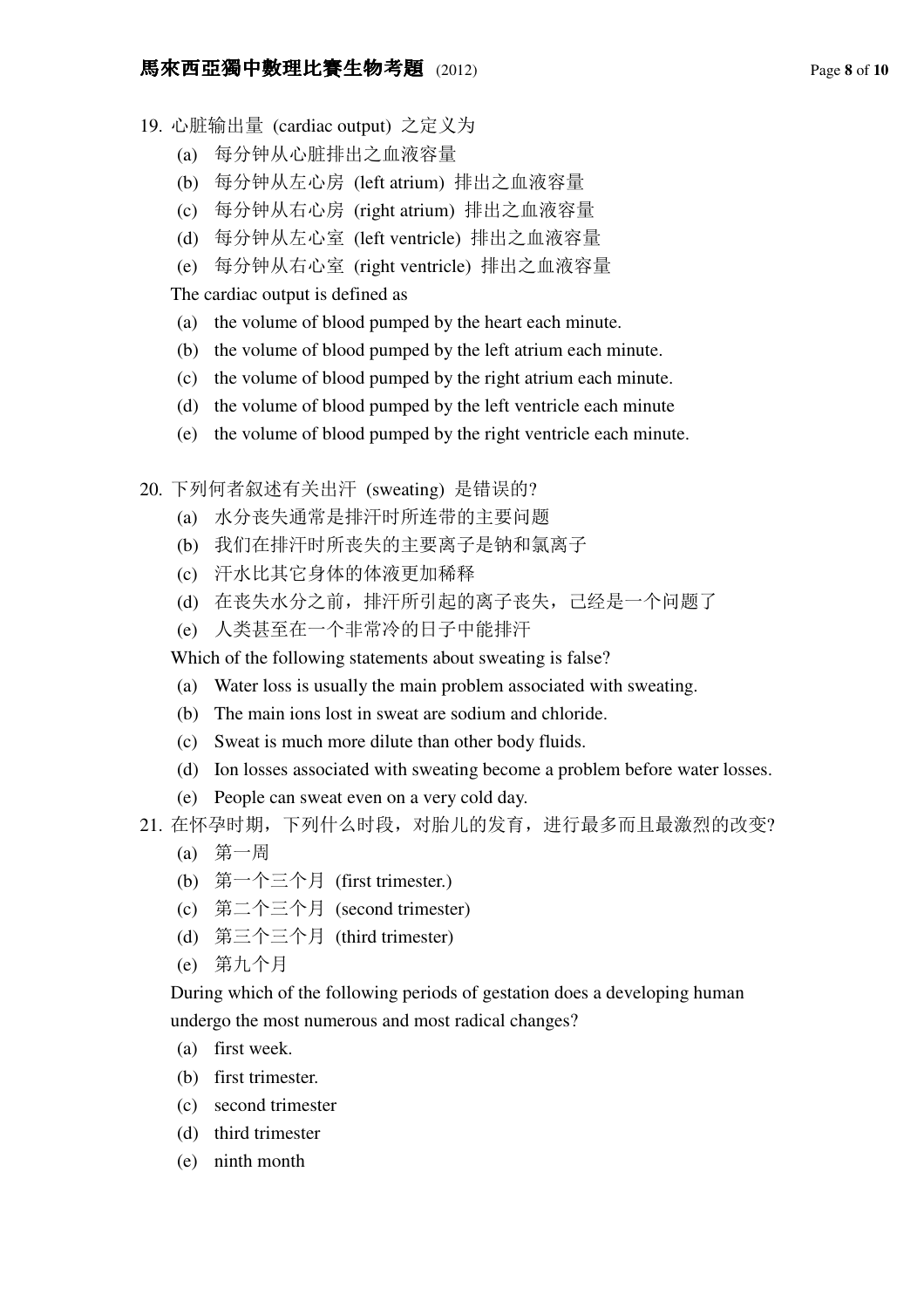- 22. 固氮作用 (nitrogen fixation ) 包含
	- (a) 将氨 (ammonium) 转变成硝酸盐 (nitrate)
	- (b) 将硝酸盐 (nitrate) 转变成氨 (ammonium)
	- (c) 从分解的有机物质中产生氨 (ammonium)
	- (d) 将 N<sup>2</sup> 转变成氨 (ammonium)
	- (e) 将 N<sup>2</sup> 转变成氨 (ammonium) 或硝酸盐 (nitrate)

Nitrogen fixation consists of

- (a) the conversion of ammonium to nitrate.
- (b) the conversion of nitrate to ammonium.
- (c) the production of ammonium from decomposing organic matter.
- (d) the conversion of  $N_2$  to ammonium
- (e) the conversion of  $N_2$  to ammonium or nitrate
- 23. 目前影响生物圈 (biosphere) 主要环境问题的根本原因是
	- (a) 臭氧层空洞 (the ozone hole)
	- (b) 人口数增长 (human population grow)
	- (c) 全球暖化 (global warming)
	- (d) 危险废弃物的处理 (hazardous waste disposal)
	- (e) 空气和水污染 (air and water pollution)

The root cause of the major environmental problems currently affecting the biosphere is

- (a) the ozone hole.
- (b) human population grow.
- (c) global warming.
- (d) hazardous waste disposal.
- (e) air and water pollution.
- 24. 在下列情形中, 你们与 100,000 年前的人类祖先最大的差别是?
	- (a) 你们更有智慧
	- (b) 你们使用更多语言
	- (c) 你们会使用更多工具
	- (d) 你们可以得到大量储藏累积的智识
	- (e) 以上皆是